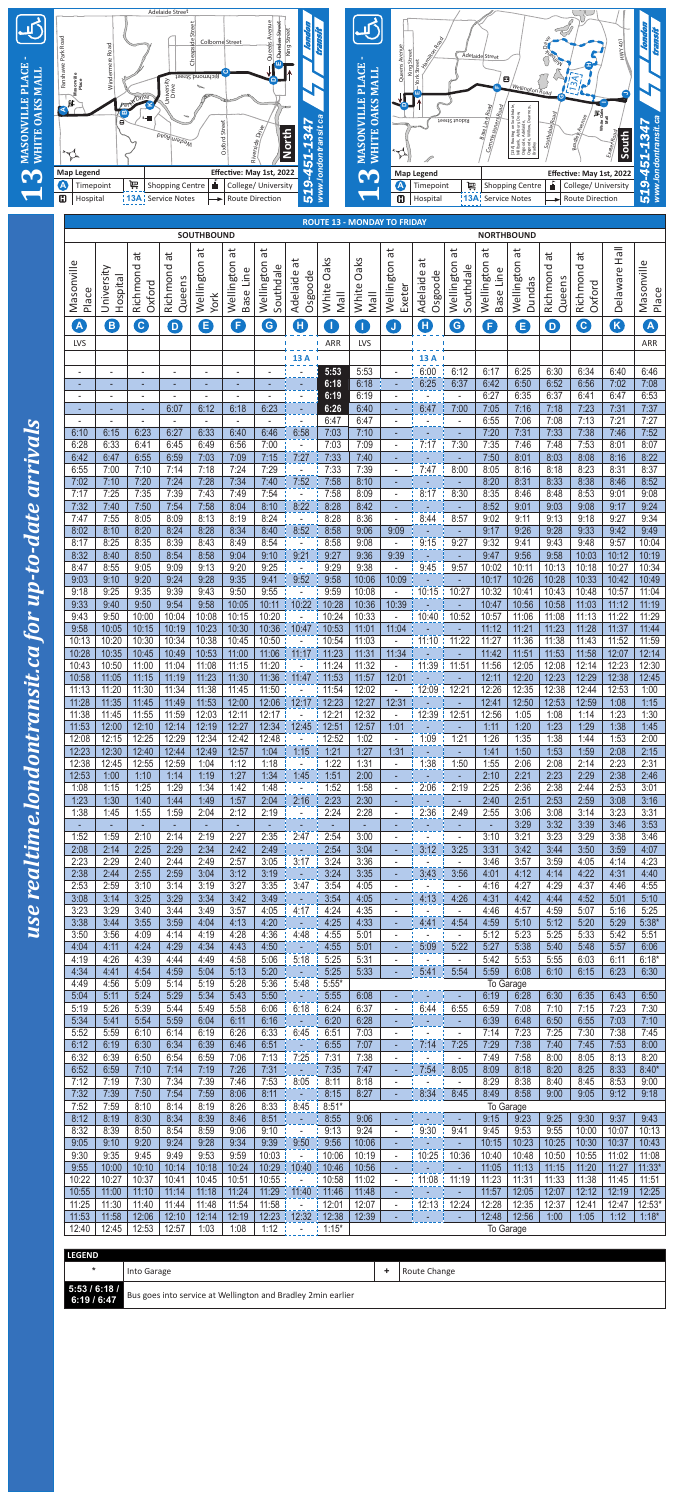|                                  |                                                                              |                                  |                                  | <b>SOUTHBOUND</b>                |                                  |                                  |                                                    |                                      | <b>ROUTE 13 - SATURDAY</b>                 |                                                              |                                          |                                          | <b>NORTHBOUND</b>                                 |                                          |                          |                                            |                            |
|----------------------------------|------------------------------------------------------------------------------|----------------------------------|----------------------------------|----------------------------------|----------------------------------|----------------------------------|----------------------------------------------------|--------------------------------------|--------------------------------------------|--------------------------------------------------------------|------------------------------------------|------------------------------------------|---------------------------------------------------|------------------------------------------|--------------------------|--------------------------------------------|----------------------------|
| Masonville<br>Place              | University<br>Hospital                                                       | đ<br>Richmond<br>Oxford          | đ<br>Richmond<br>Queens          | đ<br>Wellington<br>York          | άt<br>Wellington<br>Base Line    | đ<br>Wellington<br>Southdale     | ät<br>Osgoode<br>Adelaide                          | syle<br>O<br>White<br><b>IleM</b>    | syle<br>$\bigcirc$<br>White<br><b>Mall</b> | $\vec{a}$<br>Adelaide<br>Osgoode                             | đ<br>Wellington<br>Southdale             | đ<br>Wellington<br>Base Line             | $\overline{\mathfrak{a}}$<br>Wellington<br>Dundas | ъÉ<br>Richmond<br>Queens                 | tā<br>Richmond<br>Oxford | Delaware<br><b>H</b> all                   | Masonville<br>Place        |
| A<br>LVS                         | $\bigcirc$                                                                   | C                                | $\boldsymbol{\mathsf{D}}$        | 8                                | 0                                | G                                | $\bigoplus$                                        | T<br>ARR                             | T<br>LVS                                   | $\boldsymbol{\Phi}$<br>J.                                    | $\mathbf{G}$                             | G                                        | Θ                                                 | $\bullet$                                | G                        | K                                          | A<br>ARR                   |
| $\blacksquare$<br>٠              | $\overline{a}$<br>٠                                                          |                                  | $\blacksquare$<br>٠              | $\blacksquare$<br>÷              | $\blacksquare$<br>٠              | $\overline{a}$<br>٠              | 13A                                                | 5:57                                 | 5:57                                       | 13 A<br>6:04                                                 | 6:15                                     | $\overline{\phantom{a}}$<br>6:19         | $\blacksquare$<br>6:26                            | $\blacksquare$<br>6:30                   | $\blacksquare$<br>6:33   | $\overline{a}$<br>6:38                     | 6:11<br>6:44               |
| $\blacksquare$<br>6:11<br>$\sim$ | $\overline{a}$<br>6:15                                                       | $\overline{\phantom{a}}$<br>6:23 | $\overline{\phantom{a}}$<br>6:26 | $\overline{\phantom{a}}$<br>6:33 | $\overline{\phantom{a}}$<br>6:39 | $\overline{\phantom{a}}$<br>6:44 | 6:55                                               | 6:47<br>7:01<br>$\overline{a}$       | 6:47<br>7:09                               | ÷,<br>7:16                                                   | 6:51<br>7:27<br>$\overline{\phantom{a}}$ | 6:56<br>7:31<br>$\blacksquare$           | 7:03<br>7:38<br>$\overline{\phantom{a}}$          | 7:05<br>7:40<br>$\overline{\phantom{a}}$ | 7:08<br>7:43             | 7:13<br>7:48<br>$\blacksquare$             | 7:19<br>7:54<br>8:08       |
| 6:49<br>$\sim$                   | 6:53<br>$\sim$                                                               | 7:01<br>$\overline{\phantom{a}}$ | 7:04<br>$\blacksquare$           | 7:08<br>$\overline{\phantom{a}}$ | 7:14<br>$\sim$                   | 7:18<br>$\overline{\phantom{a}}$ | $\overline{\phantom{a}}$<br>÷,                     | 7:21<br>7:44                         | 7:42<br>7:44                               | 7:51                                                         | 7:46<br>8:02                             | 7:51<br>8:06                             | 7:58<br>8:14                                      | 8:00<br>8:16                             | 8:04<br>8:20             | 8:10<br>8:26                               | 8:16<br>8:32               |
| 7:24<br>$\sim$<br>7:56           | 7:28<br>$\blacksquare$<br>8:01                                               | 7:36<br>$\sim$<br>8:10           | 7:39<br>$\blacksquare$<br>8:14   | 7:43<br>$\blacksquare$<br>8:18   | 7:49<br>$\blacksquare$<br>8:25   | 7:54<br>$\blacksquare$<br>8:30   | 8:05<br>$\overline{a}$<br>$\blacksquare$           | 8:11<br>8:16<br>8:34                 | 8:13<br>8:16<br>8:45                       | 8:23                                                         | 8:17<br>8:34<br>8:49                     | 8:22<br>8:38<br>8:54                     | 8:30<br>8:46<br>9:02                              | 8:32<br>8:48<br>9:04                     | 8:36<br>8:52<br>9:08     | 8:42<br>8:58<br>9:14                       | 8:48<br>9:04<br>9:20       |
| 8:08<br>8:23                     | 8:12<br>8:28                                                                 | 8:21<br>8:37                     | 8:25<br>8:41                     | 8:29<br>8:45                     | 8:36<br>8:52                     | 8:42<br>8:57                     | 8:53<br>$\omega$                                   | 8:59<br>9:01                         | 9:01<br>9:04                               | $\overline{\phantom{a}}$<br>$\overline{\phantom{a}}$<br>9:11 | 9:05<br>9:22                             | 9:10<br>9:26                             | 9:18<br>9:34                                      | 9:20<br>9:36                             | 9:24<br>9:40             | 9:30<br>9:46                               | 9:36<br>9:52               |
| 8:40<br>8:55<br>9:11             | 8:44<br>9:00<br>9:16                                                         | 8:53<br>9:09<br>9:25             | 8:57<br>9:13<br>9:29             | 9:01<br>9:17<br>9:33             | 9:08<br>9:24<br>9:40             | 9:14<br>9:29<br>9:45             | 9:25                                               | 9:31<br>9:33<br>9:49                 | 9:33<br>9:34<br>9:58                       | $\bar{\phantom{a}}$<br>9:41<br>10:05                         | 9:37<br>9:52<br>10:16                    | 9:42<br>9:56<br>10:21                    | 9:50<br>10:05<br>10:30                            | 9:52<br>10:07<br>10:32                   | 9:56<br>10:12<br>10:37   | 10:02<br>10:19<br>10:44                    | 10:08<br>10:25<br>10:50    |
| $\sim$<br>9:28                   | $\sim$<br>9:32                                                               | $\sim$<br>9:41                   | $\sim$<br>9:45                   | ÷<br>9:49                        | ÷<br>9:56                        | ٠<br>10:02                       | 10:13                                              | 10:02<br>10:19                       | 10:02<br>10:27                             | $\pm$<br>$\overline{a}$                                      | 10:05<br>10:30                           | 10:11<br>10:36                           | 10:20<br>10:45                                    | 10:22<br>10:47                           | 10:27<br>10:52           | 10:34<br>10:59                             | 10:40<br>11:05             |
| 9:43<br>9:58<br>10:13            | 9:48<br>10:03<br>10:18                                                       | 9:57<br>10:12<br>10:27           | 10:01<br>10:16<br>10:31          | 10:05<br>10:20<br>10:35          | 10:12<br>10:27<br>10:42          | 10:17<br>10:34<br>10:47          | 10:45                                              | 10:22<br>10:51<br>10:52              | 10:28<br>10:57<br>10:58                    | 10:35<br>$\overline{\phantom{a}}$<br>11:05                   | 10:46<br>11:00<br>11:16                  | 10:51<br>11:06<br>11:21                  | 11:00<br>11:15<br>11:30                           | 11:02<br>11:17<br>11:32                  | 11:07<br>11:22<br>11:37  | 11:14<br>11:29<br>11:44                    | 11:20<br>11:35<br>11:50    |
| 10:28<br>10:43<br>10:58          | 10:33<br>10:48<br>11:03                                                      | 10:42<br>10:57<br>11:12          | 10:46<br>11:01<br>11:16          | 10:50<br>11:05<br>11:20          | 10:57<br>11:12<br>11:27          | 11:04<br>11:17<br>11:34          | 11:15<br>11:45                                     | 11:21<br>11:22<br>11:51              | 11:27<br>11:27<br>11:56                    | 11:34                                                        | 11:30<br>11:45<br>11:59                  | 11:36<br>11:50<br>12:05                  | 11:45<br>12:00<br>12:15                           | 11:47<br>12:02<br>12:17                  | 11:52<br>12:08<br>12:23  | 11:59<br>12:16<br>12:31                    | 12:05<br>12:22<br>12:37    |
| 11:13<br>11:28                   | 11:18<br>11:33                                                               | 11:27<br>11:42                   | 11:31<br>11:46                   | 11:35<br>11:50                   | 11:42<br>11:57                   | 11:47<br>12:04                   | 12:15                                              | 11:52<br>12:22                       | 11:56<br>12:24                             | 12:03                                                        | 12:15<br>12:29                           | 12:20<br>12:35                           | 12:30<br>12:45                                    | 12:32<br>12:47                           | 12:38<br>12:53           | 12:46<br>1:01                              | 12:52<br>1:07              |
| 11:43<br>11:57<br>٠              | 11:48<br>12:02<br>÷                                                          | 11:57<br>12:12                   | 12:01<br>12:16<br>٠              | 12:06<br>12:21<br>٠              | 12:15<br>12:30<br>٠              | 12:20<br>12:35<br>٠              |                                                    | 12:25<br>12:40<br>12:54              | 12:26<br>12:51<br>12:54                    | 12:33<br>12:58                                               | 12:45<br>1:10<br>12:59                   | 12:50<br>1:15<br>1:05                    | 1:00<br>1:25<br>1:15                              | 1:02<br>1:27<br>1:17                     | 1:08<br>1:33<br>1:23     | 1:16<br>1:41<br>1:31                       | 1:22<br>1:47<br>1:37       |
| 12:12<br>12:27                   | 12:17<br>12:32                                                               | 12:27<br>12:42                   | 12:31<br>12:46                   | 12:36<br>12:51                   | 12:45<br>1:00                    | 12:52<br>1:05                    | 1:03<br>$\sim$                                     | 1:10<br>1:10                         | 1:21<br>1:19                               | 1:28                                                         | 1:40<br>1:24                             | 1:45<br>1:30                             | 1:55<br>1:40                                      | 1:57<br>1:42                             | 2:03<br>1:48             | 2:11<br>1:56                               | 2:18<br>2:02               |
| 12:42<br>12:57<br>1:12           | 12:47<br>1:02<br>1:17                                                        | 12:57<br>1:12<br>1:27            | 1:01<br>1:16<br>1:31             | 1:06<br>1:21<br>1:36             | 1:15<br>1:30<br>1:45             | 1:22<br>1:35<br>1:52             | 1:33<br>2:03                                       | 1:40<br>1:40<br>2:09                 | 1:49<br>1:51<br>2:19                       | $\overline{a}$<br>1:58                                       | 1:54<br>2:10<br>2:24                     | 2:00<br>2:15<br>2:30                     | 2:10<br>2:25<br>2:40                              | 2:12<br>2:27<br>2:42                     | 2:18<br>2:33<br>2:48     | 2:26<br>2:41<br>2:56                       | 2:33<br>2:48<br>3:03       |
| 1:27<br>1:42                     | 1:32<br>1:47                                                                 | 1:42<br>1:57                     | 1:46<br>2:01                     | 1:51<br>2:06                     | 2:00<br>2:14                     | 2:06<br>2:21                     | 2:32                                               | 2:11<br>2:38                         | 2:21<br>2:49                               | 2:28                                                         | 2:40<br>2:54                             | 2:45<br>3:00                             | 2:55<br>3:10                                      | 2:57<br>3:12                             | 3:03<br>3:18             | 3:11<br>3:26                               | 3:18<br>3:33               |
| 1:56<br>2:11<br>2:26             | 2:02<br>2:17<br>2:32                                                         | 2:12<br>2:27<br>2:42             | 2:16<br>2:31<br>2:46             | 2:21<br>2:36<br>2:51             | 2:29<br>2:44<br>2:59             | 2:35<br>2:51<br>3:05             | 3:02<br>÷.                                         | 2:40<br>3:08<br>3:10                 | 2:51<br>3:16<br>3:19                       | 2:58<br>3:23                                                 | 3:10<br>3:35<br>3:24                     | 3:15<br>3:40<br>3:30                     | 3:25<br>3:50<br>3:40                              | 3:27<br>3:52<br>3:42                     | 3:33<br>3:58<br>3:48     | 3:41<br>4:06<br>3:56                       | 3:48<br>4:13<br>4:03       |
| 2:41<br>2:56                     | 2:47<br>3:02                                                                 | 2:57<br>3:12                     | 3:01<br>3:16                     | 3:06<br>3:21                     | 3:14<br>3:29                     | 3:21<br>3:35                     | 3:32                                               | 3:38<br>3:40                         | 3:44<br>3:46                               | 3:53                                                         | 3:49<br>4:05                             | 3:55<br>4:10                             | 4:05<br>4:20                                      | 4:07<br>4:22                             | 4:13<br>4:28             | 4:21<br>4:36                               | 4:28<br>4:43               |
| 3:11<br>3:26<br>3:41             | 3:17<br>3:32<br>3:47                                                         | 3:27<br>3:42<br>3:57             | 3:31<br>3:46<br>4:01             | 3:36<br>3:51<br>4:06             | 3:44<br>3:59<br>4:14             | 3:51<br>4:05<br>4:21             | 4:02<br>$\omega$<br>4:32                           | 4:08<br>4:10<br>4:38                 | 4:14<br>4:16<br>4:44                       | $\overline{\phantom{a}}$<br>4:23                             | 4:19<br>4:35<br>4:49                     | 4:25<br>4:40<br>4:55                     | 4:35<br>4:50<br>5:05                              | 4:37<br>4:52<br>5:07                     | 4:43<br>4:58<br>5:13     | 4:51<br>5:06<br>5:21                       | 4:58<br>5:13<br>5:28       |
| 3:56<br>4:11                     | 4:02<br>4:17                                                                 | 4:12<br>4:27                     | 4:16<br>4:31                     | 4:21<br>4:36                     | 4:29<br>4:44                     | 4:35<br>4:51                     | ÷.<br>5:02                                         | 4:40<br>5:08                         | 4:46<br>5:14                               | 4:53                                                         | 5:05<br>5:19                             | 5:10<br>5:25                             | 5:20<br>5:35                                      | 5:22<br>5:37                             | 5:28<br>5:43             | 5:36<br>5:51                               | 5:43<br>5:58               |
| 4:21<br>4:36<br>4:51             | 4:27<br>4:42<br>4:57                                                         | 4:37<br>4:52<br>5:07             | 4:41<br>4:56<br>5:11             | 4:46<br>5:01<br>5:16             | 4:54<br>5:09<br>5:24             | 5:00<br>5:16<br>5:30             | 5:27                                               | 5:05<br>5:33<br>5:35                 | 5:16<br>5:45<br>5:47                       | 5:23<br>5:54                                                 | 5:35<br>5:50<br>6:06                     | 5:40<br>5:56<br>6:11                     | 5:50<br>6:05<br>6:20                              | 5:52<br>6:07<br>6:22                     | 5:58<br>6:13<br>6:28     | 6:06<br>6:21<br>6:36                       | 6:13<br>6:28<br>6:43       |
| 5:06<br>5:21<br>5:36             | 5:12<br>5:27<br>5:42                                                         | 5:22<br>5:37<br>5:52             | 5:26<br>5:41<br>5:56             | 5:31<br>5:46<br>6:01             | 5:39<br>5:54<br>6:08             | 5:46<br>6:00<br>6:13             | 5:57<br>÷.                                         | $6:03*$<br>6:04<br>6:17              | 6:17<br>6:22                               | 6:29                                                         | 6:21<br>6:41                             | 6:26<br>6:46                             | To Garage<br>6:35<br>6:55                         | 6:37<br>6:57                             | 6:43<br>7:03             | 6:51<br>7:11                               | 6:58<br>7:18               |
| 5:49<br>6:04                     | 5:55<br>6:10                                                                 | 6:06<br>6:21                     | 6:11<br>6:26                     | 6:16<br>6:31                     | 6:23<br>6:38                     | 6:30<br>6:43                     | 6:41                                               | 6:47<br>$6:47*$                      | 6:57                                       |                                                              | 7:01                                     | 7:06                                     | 7:15<br>To Garage                                 | 7:17                                     | 7:23                     | 7:31                                       | 7:38                       |
| 6:19<br>6:34<br>6:54             | 6:25<br>6:40<br>7:00                                                         | 6:36<br>6:51<br>7:11             | 6:41<br>6:56<br>7:16             | 6:46<br>7:01<br>7:21             | 6:53<br>7:08<br>7:28             | 6:58<br>7:15<br>7:33             | 7:26                                               | 7:02<br>7:32<br>7:37                 | 7:02<br>7:37<br>7:42                       | 7:09<br>7:49                                                 | 7:21<br>7:41<br>8:01                     | 7:26<br>7:46<br>8:06                     | 7:35<br>7:55<br>8:15                              | 7:37<br>7:57<br>8:17                     | 7:43<br>8:03<br>8:23     | 7:51<br>8:11<br>8:31                       | 7:58<br>8:18<br>$8:38*$    |
| 7:09<br>7:29                     | 7:15<br>7:35                                                                 | 7:26<br>7:46                     | 7:31<br>7:51                     | 7:36<br>7:56                     | 7:43<br>8:03                     | 7:50<br>8:08                     | $\frac{1}{2}$ 8:01                                 | 8:07<br>8:12                         | 8:17<br>8:22                               | 8:29                                                         | 8:21<br>8:41                             | 8:26<br>8:46                             | 8:35<br>8:55                                      | 8:37<br>8:57                             | 8:43<br>9:03             | 8:51<br>9:09                               | 8:58<br>9:15               |
| 7:49<br>8:09<br>8:29             | 7:55<br>8:15<br>8:35                                                         | 8:06<br>8:26<br>8:46             | 8:11<br>8:31<br>8:51             | 8:16<br>8:36<br>8:56             | 8:23<br>8:43<br>9:03             | 8:30<br>8:48<br>9:07             | 8:41<br>$\blacksquare$<br>$\overline{\phantom{a}}$ | $8:47*$<br>8:52<br>9:10              | 9:03<br>9:21                               | 9:27                                                         | 9:07<br>9:38                             | 9:12<br>9:42                             | To Garage<br>9:20<br>9:50                         | 9:22<br>9:52                             | 9:27<br>9:57             | 9:33<br>10:03                              | 9:39<br>10:09              |
| 9:01<br>9:26                     | 9:06<br>9:31                                                                 | 9:16<br>9:41                     | 9:21<br>9:46                     | 9:25<br>9:50                     | 9:31<br>9:56                     | 9:36<br>10:00                    | 9:46                                               | 9:51<br>10:03                        | 10:03<br>10:11                             | 10:17                                                        | 10:07<br>10:28                           | 10:12<br>10:32                           | 10:20<br>10:40                                    | 10:22<br>10:42                           | 10:27<br>10:47           | 10:33<br>10:53                             | 10:39<br>10:59             |
| 9:51<br>10:21<br>10:51           | 9:56<br>10:26<br>10:56                                                       | 10:06<br>10:36<br>11:06          | 10:11<br>10:41<br>11:11          | 10:15<br>10:45<br>11:15          | 10:21<br>10:51<br>11:21          | 10:26<br>10:55<br>11:26          | 10:36<br>11:36                                     | 10:41<br>10:58<br>$11:41*$           | 10:48<br>11:06                             | 11:12                                                        | 10:52<br>11:23                           | 10:57<br>11:27                           | 11:05<br>11:35<br><b>To Garage</b>                | 11:07<br>11:37                           | 11:12<br>11:42           | 11:18<br>11:48                             | 11:24<br>11:54             |
| 11:10<br>11:30                   | 11:15<br>11:35                                                               | 11:25<br>11:45                   | 11:30<br>11:50                   | 11:34<br>11:54                   | 11:40<br>12:00                   | 11:44<br>12:04                   | 12:13                                              | 11:47<br>12:18                       | 11:49<br>12:21                             | 12:27                                                        | 11:53<br>12:36                           | 11:58<br>12:40                           | 12:05<br>12:47                                    | 12:07<br>12:49                           | 12:12<br>12:54           | 12:17<br>12:59                             | 12:23<br>1:05              |
| 12:04<br>12:41                   | 12:08<br>12:45                                                               | 12:16<br>12:53                   | 12:20<br>12:57                   | 12:24<br>1:03                    | 12:30<br>1:09                    | 12:34<br>1:13                    | 1:22                                               | 12:38<br>$1:27*$                     | 12:41                                      | $\blacksquare$                                               | 12:45                                    | 12:49                                    | 12:56<br><b>To Garage</b>                         | 1:00                                     | 1:05                     | 1:10                                       | $1:16*$                    |
|                                  | <b>ROUTE 13 - SUNDAY / HOLIDAY</b><br><b>SOUTHBOUND</b><br><b>NORTHBOUND</b> |                                  |                                  |                                  |                                  |                                  |                                                    |                                      |                                            |                                                              |                                          |                                          |                                                   |                                          |                          |                                            |                            |
|                                  |                                                                              | đ                                | đ                                | đ                                | ъ                                | đ                                | ã                                                  | <b>syle</b>                          | Oaks                                       | $\vec{a}$                                                    | đ                                        | $\overline{\mathfrak{b}}$                | đ                                                 | đ                                        | đ                        |                                            |                            |
| Masonville                       | University<br>Hospital                                                       | Richmond<br>Oxford               | Richmond<br>Queens               | Wellington                       | Wellington<br>Base Line          | Wellington<br>Southdale          | Osgoode<br>Adelaide                                | $\mathsf{\circ}$                     |                                            | Osgoode<br>Adelaide                                          | Wellington<br>Southdale                  | Wellington<br>Base Line                  | Wellington<br>Dundas                              | Richmond<br>Queens                       | Richmond<br>Oxford       | Delaware                                   | Masonville                 |
| Place<br>A                       | B)                                                                           | $\mathbf{G}$                     | $\mathbf 0$                      | York<br>0                        | G                                | G                                | $\mathbf 0$                                        | White<br><b>IleM</b><br>$\mathbf{I}$ | White<br><b>Mall</b><br>O                  | $\mathbf 0$                                                  | $\bigodot$                               | G                                        | 8                                                 | $\boldsymbol{\mathsf{D}}$                | $\boldsymbol{\Theta}$    | <b>H</b> all<br>$\boldsymbol{\mathcal{B}}$ | Place<br>A                 |
| LVS                              |                                                                              |                                  |                                  |                                  |                                  |                                  |                                                    | ARR                                  | LVS                                        |                                                              |                                          |                                          |                                                   |                                          |                          |                                            | ARR                        |
| $\blacksquare$                   | L,                                                                           | $\overline{\phantom{a}}$         | $\overline{\phantom{a}}$         | $\overline{\phantom{a}}$<br>٠    | $\overline{\phantom{a}}$<br>٠    | $\overline{\phantom{a}}$         | 13 A                                               | $\blacksquare$<br>٠                  | 6:25<br>7:14                               | 13 A<br>6:31                                                 | 6:42<br>7:18                             | 6:47<br>7:24                             | 6:55<br>7:32                                      | 7:00<br>7:35                             | 7:06<br>7:41             | 7:13<br>7:48                               | 7:19<br>7:54               |
| 6:37<br>7:20                     | 6:43<br>7:26                                                                 | 6:52<br>7:35                     | 6:57<br>7:40                     | 7:10<br>7:52                     | 7:10<br>7:52                     | 7:16<br>7:58                     | 8:08                                               | 7:21<br>8:14                         | 7:37<br>8:24                               | 7:43                                                         | 7:54<br>8:28                             | 7:59<br>8:34                             | 8:07<br>8:42                                      | 8:10<br>8:45                             | 8:16<br>8:51             | 8:23<br>8:58                               | 8:29<br>9:04               |
| 7:55<br>8:30                     | 8:01<br>8:36                                                                 | 8:10<br>8:45                     | 8:15<br>8:50                     | 8:26<br>9:02                     | 8:26<br>9:02                     | 8:32<br>9:08                     | 9:18                                               | 8:37<br>9:24                         | 8:47<br>9:29                               | 8:53<br>$\omega$                                             | 9:04<br>9:33                             | $\overline{\phantom{m}}$<br>9:09<br>9:39 | 9:11<br>9:17<br>9:47                              | 9:14<br>9:20<br>9:50                     | 9:20<br>9:26<br>9:56     | 9:27<br>9:33<br>10:03                      | 9:33<br>9:39<br>10:09      |
| 9:05<br>9:35                     | 9:11<br>9:41                                                                 | 9:20<br>9:50                     | 9:25<br>9:55                     | 9:36<br>10:07                    | 9:36<br>10:07                    | 9:42<br>10:13                    | $\omega$<br>10:23                                  | 9:47<br>10:29                        | 9:48<br>10:30                              | 9:54<br>$\mathbb{L}^{\mathbb{N}}$                            | 10:05<br>10:34                           | 10:10<br>10:40                           | 10:18<br>10:48                                    | 10:21<br>10:51                           | 10:27<br>10:57           | 10:34<br>11:04                             | 10:40<br>11:10             |
| 9:50<br>10:20<br>10:50           | 9:56<br>10:26<br>10:56                                                       | 10:05<br>10:35<br>11:05          | 10:10<br>10:40<br>11:10          | 10:21<br>10:52<br>11:21          | 10:21<br>10:52<br>11:21          | 10:27<br>10:58<br>11:27          | 11:08                                              | 10:32<br>11:14<br>11:32              | 10:43<br>11:25<br>11:42                    | 10:49<br>11:48                                               | 11:00<br>11:29<br>11:59                  | 11:05<br>11:35<br>12:04                  | 11:13<br>11:43<br>12:13                           | 11:16<br>11:46<br>12:16                  | 11:22<br>11:52<br>12:22  | 11:29<br>11:59<br>12:30                    | 11:35<br>12:05<br>12:37    |
| 11:20<br>11:44                   | 11:26<br>11:50                                                               | 11:35<br>11:59                   | 11:40<br>12:04                   | 11:52<br>12:17                   | 11:52<br>12:17                   | 11:58<br>12:23                   | 12:08<br>÷                                         | 12:14<br>12:28                       | 12:23<br>12:41                             | $\sim$<br>12:48                                              | 12:28<br>12:59                           | 12:34<br>1:04                            | 12:43<br>1:13                                     | 12:46<br>1:16                            | 12:52<br>1:22            | 1:00<br>1:30                               | 1:07<br>1:37               |
| 12:14<br>12:44<br>1:14           | 12:20<br>12:50<br>1:20                                                       | 12:31<br>1:01<br>1:31            | 12:35<br>1:05<br>1:35            | 12:48<br>1:18<br>1:48            | 12:48<br>1:18<br>1:48            | 12:56<br>1:24<br>7:58            | 1:06<br>T<br>2:06                                  | 1:12<br>1:29<br>2:12                 | 1:23<br>1:41<br>2:23                       | $\blacksquare$<br>1:48                                       | 1:28<br>1:59<br>2:28                     | 1:34<br>2:04<br>2:34                     | 1:43<br>2:13<br>2:43                              | 1:46<br>2:16<br>2:46                     | 1:52<br>2:22<br>2:52     | 2:00<br>2:30<br>3:00                       | 2:07<br>2:37<br>3:07       |
| 1:44<br>2:14                     | 1:50<br>2:20<br>2:50                                                         | 2:01<br>2:31<br>3:01             | 2:05<br>2:35<br>3:05             | 2:18<br>2:48                     | 2:18<br>2:48                     | 2:24<br>2:56<br>3:24             | ÷<br>3:06                                          | 2:29<br>3:12                         | 2:41<br>3:23                               | 2:48<br>$\sim$                                               | 2:59<br>3:28                             | 3:04<br>3:34<br>3:59                     | 3:13<br>3:43<br>4:08                              | 3:16<br>3:46<br>4:11                     | 3:22<br>3:52<br>4:17     | 3:30<br>4:00<br>4:25                       | $3:37+$<br>$4:07+$         |
| 2:44<br>3:14<br>3:44             | 3:20<br>3:50                                                                 | 3:31<br>4:01                     | 3:35<br>4:05                     | 3:18<br>3:48<br>4:18             | 3:18<br>3:48<br>4:18             | 3:56<br>4:24                     | $\sim$<br>4:06<br>T                                | 3:29<br>4:12<br>4:29                 | 3:36<br>4:18<br>4:36                       | 3:43<br>$\sim$<br>4:43                                       | 3:54<br>4:23<br>4:54                     | 4:29<br>4:59                             | 4:38<br>5:08                                      | 4:41<br>5:11                             | 4:47<br>5:17             | 4:55<br>5:25                               | 4:32<br>5:02<br>5:32       |
| 4:14<br>4:44<br>5:14             | 4:20<br>4:50<br>5:20                                                         | 4:31<br>5:01<br>5:31             | 4:35<br>5:05<br>5:35             | 4:48<br>5:18<br>5:48             | 4:48<br>5:18<br>5:48             | 4:56<br>5:24<br>5:56             | 5:06<br>6:06                                       | 5:12<br>5:29<br>6:12                 | 5:18<br>5:36<br>6:22                       | $\sim$<br>5:43<br>$\sim$                                     | 5:23<br>5:54<br>6:27                     | 5:29<br>5:59<br>6:32                     | 5:38<br>6:08<br>6:39                              | 5:41<br>6:11<br>6:41                     | 5:47<br>6:17<br>6:45     | 5:55<br>6:25<br>6:51                       | 6:02<br>6:32<br>6:57       |
| 5:39<br>6:09                     | 5:45<br>6:15                                                                 | 5:56<br>6:26                     | 6:00<br>6:30                     | 6:13<br>6:43                     | 6:13<br>6:43                     | 6:19<br>6:51                     | $\sim$<br>7:01                                     | 6:24<br>7:07                         | 6:34<br>7:18                               | 6:41<br>$\blacksquare$                                       | 6:52<br>7:22                             | 6:57<br>7:27                             | 7:04<br>7:34                                      | 7:06<br>7:36                             | 7:10<br>7:40             | 7:16<br>7:46                               | 7:22<br>7:52               |
| 6:40<br>7:09<br>7:29             | 6:46<br>7:13<br>7:33                                                         | 6:57<br>7:22<br>7:42             | 7:01<br>7:25<br>7:45             | 7:12<br>7:36<br>7:56             | 7:12<br>7:36<br>7:56             | 7:16<br>7:41<br>8:00             | <b>A</b><br>7:51<br>÷                              | 7:20<br>7:57<br>8:04                 | 7:31<br>8:08<br>8:11                       | 7:37<br>$\blacksquare$<br>8:17                               | 7:48<br>8:12<br>8:28                     | 7:52<br>8:17<br>8:32                     | 7:59<br>8:24<br>8:39                              | 8:01<br>8:26<br>8:41                     | 8:05<br>8:30<br>8:45     | 8:11<br>8:36<br>8:51                       | 8:17<br>$8:42*$<br>8:57    |
| 7:59<br>8:29                     | 8:03<br>8:33                                                                 | 8:12<br>8:42                     | 8:15<br>8:45                     | 8:26<br>8:56                     | 8:26<br>8:56                     | 8:31<br>9:00                     | 8:41<br>$\sim$                                     | 8:47<br>9:04                         | 8:53<br>9:11                               | $\blacksquare$<br>9:17                                       | 8:57<br>9:28                             | 9:02<br>9:32                             | 9:09<br>9:39                                      | 9:11<br>9:41                             | 9:15<br>9:45             | 9:21<br>9:51                               | 9:27<br>9:57               |
| 8:59<br>9:29<br>10:00            | 9:03<br>9:33<br>10:04                                                        | 9:12<br>9:42<br>10:13            | 9:15<br>9:45<br>10:16            | 9:26<br>9:56<br>10:27            | 9:26<br>9:56<br>10:27            | 9:31<br>10:01<br>10:31           | 9:41<br>10:11<br>$\mathbf{r}$                      | 9:47<br>10:17<br>10:35               | 9:54<br>10:19<br>10:40                     | T.<br>10:25                                                  | 9:58<br>10:36<br>10:44                   | 10:03<br>10:40<br>10:49                  | 10:10<br>10:47<br>10:56                           | 10:12<br>10:49<br>11:00                  | 10:16<br>10:53<br>11:04  | 10:22<br>10:59<br>11:10                    | 10:28<br>11:05<br>$11:16*$ |
| 10:42                            | 10:46                                                                        | 10:54                            | 10:57                            | 11:10                            | 11:10                            | 11:15                            | 11:25                                              | 11:31                                |                                            |                                                              | ÷                                        | ÷                                        | ٠                                                 | ٠                                        |                          | ÷                                          | $\blacksquare$             |